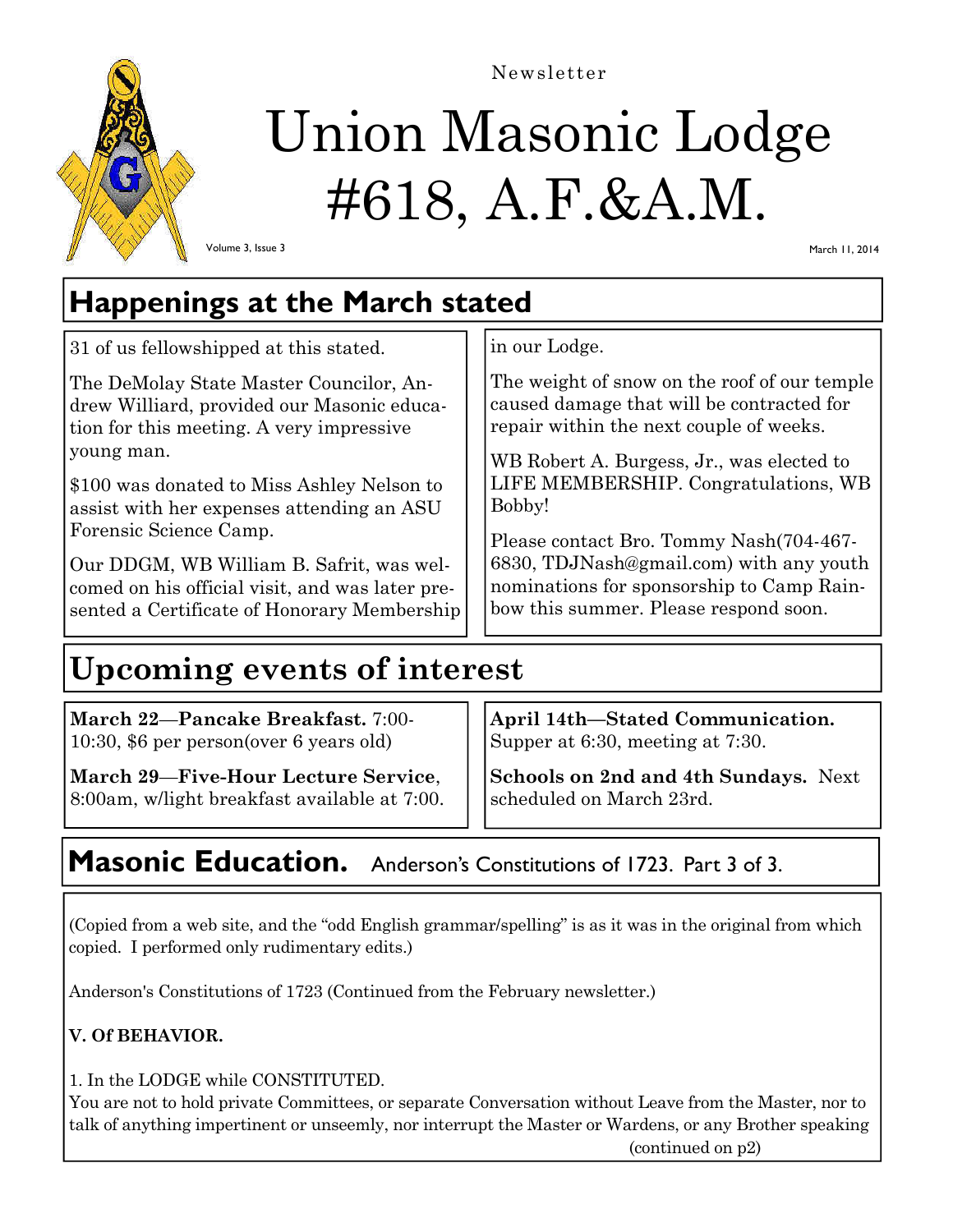## **March Birthdays (by age)**

| <b>AGE / BIRTH DATE REPORT</b>                    | 74 04/09/1940 LEON E. SNIDER      | 56 04/24/1958 CHARLES T. SMITH |
|---------------------------------------------------|-----------------------------------|--------------------------------|
| April Birthdays (by age)                          |                                   |                                |
| JR                                                | 63 03/20/1951 BUFORD E. FANNON    |                                |
| <b>WALTIMYER</b><br>85 03/01/1929 BAYNE W. LEFLER | <b>SON</b>                        |                                |
| 88 03/29/1926 FRANKLIN R.                         | 70 03/31/1944 JOSEPH G. CUTHBERT- | 36 03/04/1978 STEPHEN B. NEAL  |
| (sorted by age on birth date)                     | 81 03/17/1933 CHARLES W. FURR     | 54 03/09/1960 EARL E. SNEED    |
| <b>AGE / BIRTH DATE REPORT</b>                    | 83 03/20/1931 JAMES H. JEFFERS    | 62 03/30/1952 THOMAS M. BLYTHE |

**(sorted by age on birth date)**  86 04/24/1928 THOMAS A. JOYNER 81 04/21/1933 ROBERT L. LITTLE

75 04/21/1939 HOWARD L. JONES

74 04/03/1940 ARNOLD J. PRICE

73 04/26/1941 ROGER D. LONG 76 04/29/1947 GARY D. HARTSELL 60 04/09/1954 RICKY L. RUSHING 57 04/04/1957 JOHNNY SMITH 57 04/08/1957 JERRY L. BENNETT

56 04/24/1958 CHARLES T. SMITH 56 04/30/1958 BRADFORD S. REITZEL 54 04/04/1960 EDWARD W. GREENE 54 04/26/1960 TAB G. MORRISON 53 04/03/1961 RUSSELL N. DRAKE 43 04/26/1971 THOMAS L. NASH JR

#### (continued from p1)

to the Master: Nor behave yourself ludicrously or jestingly while the Lodge is engaged in what is serious and solemn; nor use any unbecoming Language upon any Pretense whatsoever; but to pay due Reverence to your Master, Wardens, and Fellows, and put them to Worship.

If any Complaint be brought, the Brother found guilty shall stand to the Award and Determination of the Lodge, who are the proper and competent Judges of all such Controversies (unless you carry it by Appeal to the Grand Lodge), and to whom they ought to be referr'd, unless a Lord's Work be hinder'd the meanwhile, in which Case a particular Reference may be made; but you must never go to Law about what concerneth Masonry, without an absolute necessity apparent to the Lodge.

#### 2. BEHAVIOR after the LODGE is over and the BRETHREN not GONE.

You may enjoy yourself with innocent Mirth, treating one another according to Ability, but avoiding all Excess, or forcing any Brother to eat or drink beyond his Inclination, or hindering him from going when his Occasions call him, or doing or saying anything offensive, or that may forbid an easy and free Conversation, for that would blast our Harmony, and defeat our laudable Purposes. Therefore no private Piques or Quarrels must be brought within the Door of the Lodge, far less any Quarrels about Religion, or Nations, or State Policy, we being only, as Masons, of the Universal Religion above mention'd, we are also of all Nations, Tongues, Kindreds, and Languages, and are resolv'd against all Politics, as what never yet conduct'd to the Welfare of the Lodge, nor ever will.

3. BEHAVIOR when BRETHREN meet WITHOUT STRANGERS, but not in a LODGE Formed. You are to salute one another in a courteous Manner, as you will be instructed, calling each other Brother, freely giving mutual instruction as shall be thought expedient, without being ever seen or overheard, and without encroaching upon each other, or derogating from that Respect which is due to any Brother, (continued on p3)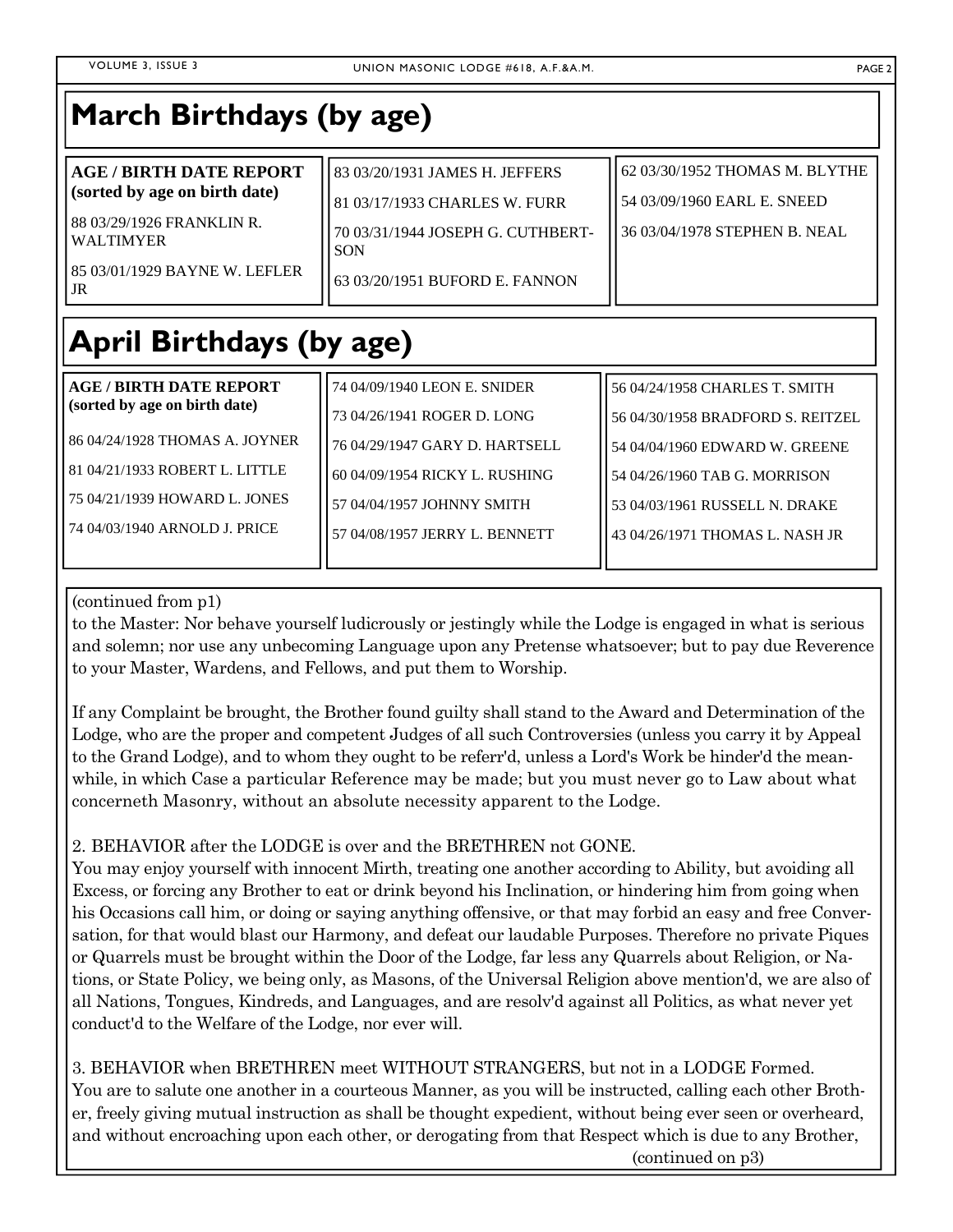#### (continued from p2)

were he not Mason: For though all Masons are as Brethren upon the same Level, yet Masonry takes no Honour from a man that he had before; nay, rather it adds to his Honour, especially if he has deserve well of the Brotherhood, who must give Honor to whom it is due, and avoid ill Manners.

#### 4. BEHAVIOR in presence of Strangers NOT MASONS.

You shall be cautious in your Words and Carriage, that the most penetrating Stranger shall not be able to discover or find out what is not proper to be intimated, and sometimes you shall divert a Discourse, and manage it prudently for the Honour of the worshipful Fraternity.

#### 5. BEHAVIOR at HOME, and in Your NEIGHBORHOOD.

You are to act as becomes a moral and wise Man; particularly not to let your Family, Friends and Neighbors know the Concern of the Lodge, etc., but wisely to consult your own Honour, and that of the ancient Brotherhood, for reasons not to be mention'd here You must also consult your Health, by not continuing together too late, or too long from Home, after Lodge Hours are past; and by avoiding of Gluttony or Drunkenness, that your Families be not neglected or injured, nor you disabled from working.

#### 6. BEHAVIOR toward a Strange BROTHER

You are cautiously to examine him, in such a Method as Prudence shall direct you, that you may not be impos'd upon by an ignorant, false Pretender, whom you are to reject with contempt and Derision, and beware of giving him any Hints of Knowledge.

But if you discover him to be a true and genuine Brother, you are to respect him accordingly; and if he is in Want, you must relieve him if you can, or else direct him how he may be relieved; you must employ him some days, or else recommend him to be employ'd. But you are not charged to do beyond your ability, only to prefer a poor Brother, that is a good Man and true before any other poor People in the same Circumstance.

Finally, All these Charges you are to observe, and also those that shall be recommended to you in another Way; cultivating Brotherly Love, the Foundation and Cap-stone, the Cement and Glory of this Ancient Fraternity, avoiding all wrangling and quarreling, all Slander and Backbiting, nor permitting others to slander any honest Brother, but defending his Character, and doing him all good Offices, as far as is consistent with your Honour and Safety, and no farther. And if any of them do you Injury you must apply to your own or his Lodge, and from thence you may appeal to the Grand Lodge, at the Quarterly Communication and from thence to the annual Grand Lodge, as has been the ancient laudable Conduct but when the Case cannot be otherwise decided, and patiently listening to the honest and friendly Advice of Master and Fellows when they would prevent your going to Law with Strangers, or would excite you to put a speedy Period to all Lawsuits, so that you may mind the Affair of Masonry with the more Alacrity and Success; but with respect to Brothers or Fellows at Law, the Master and Brethren should kindly offer their Mediation, which ought to be thankfully submitted to by the contending Brethren; and if that submission is impracticable, they must, however, carry on their Process, or Lawsuit, without Wrath and Rancor (not In the common way) saying or doing nothing which may hinder Brotherly Love, and good Offices to be renew'd and continu'd; that all may see the benign Influence of Masonry, as all true Masons have done from the beginning of the World, and will do to the End of Time.

#### AMEN, SO MOTE IT BE